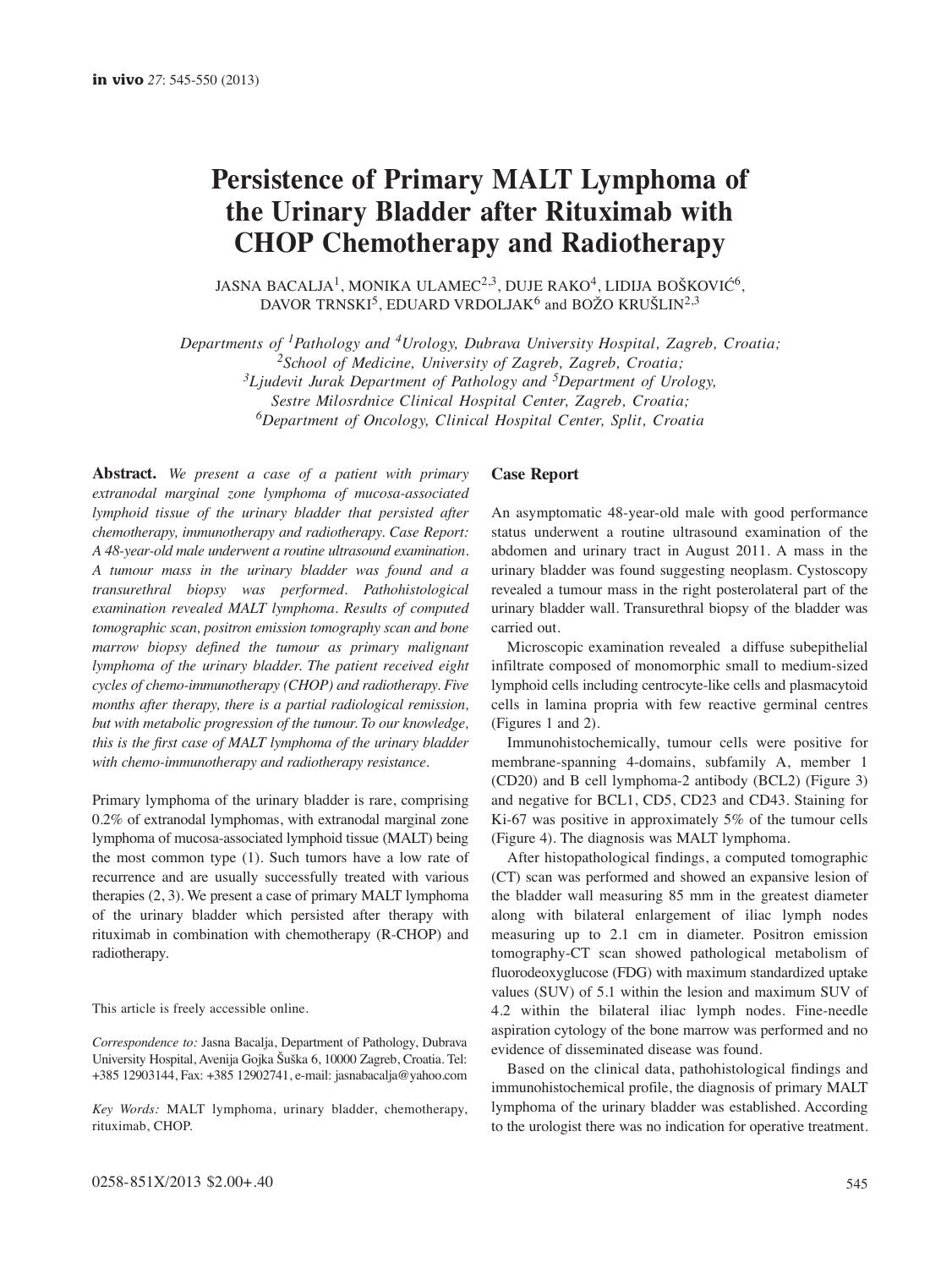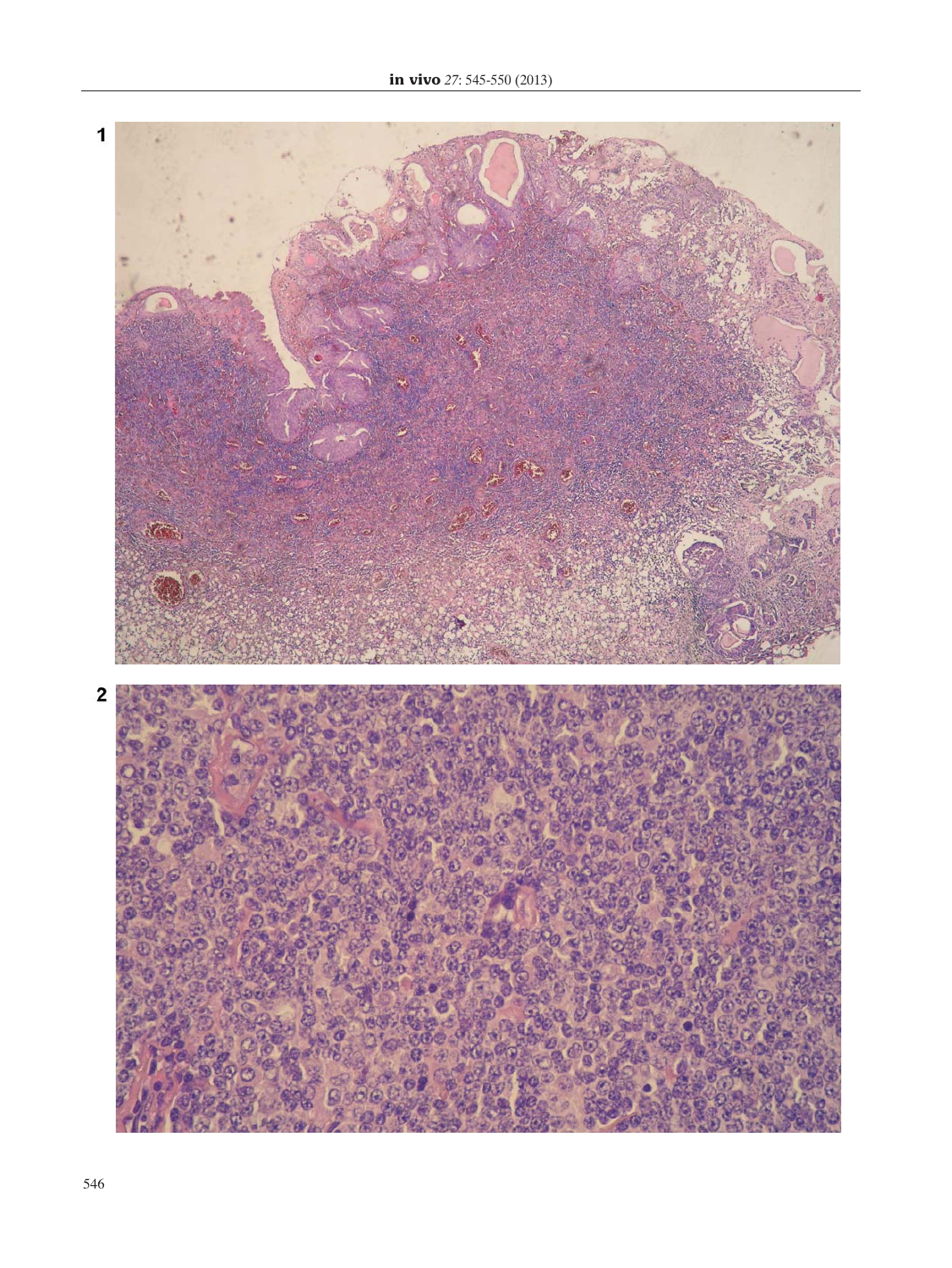

Figure 1*. Bladder biopsy showing diffuse dense subepithelial infiltrate of lymphoid cells in the lamina propria (hematoxylin-eosin staining, magnification ×40).* 

Figure 2. *Infiltrate of the tumour cells was composed of monomorphic small- to medium-sized lymphoid cells, including centrocyte-like cells and plasmacytoid cells (hematoxylin-eosin, original magnification ×400).* 

Figure 3. *Tumour cells in lamina propria positively stained for CD20 (original magnification ×100).* 

Figure 4. *Positive immunohistochemical staining for Ki-67 in around 5% of the tumour cells (original magnification ×400).*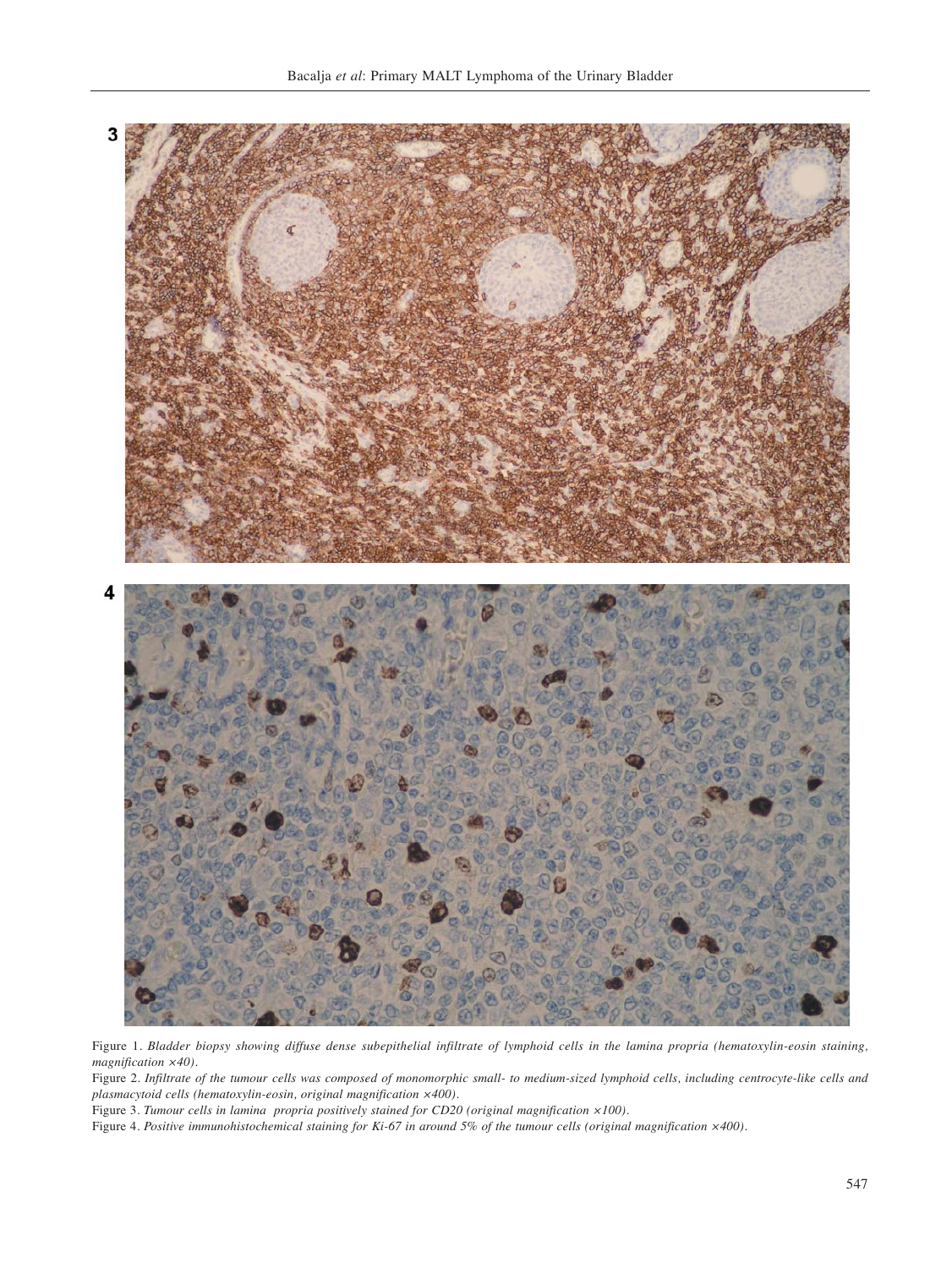The patient received eight cycles of R-CHOP chemoimmunotherapy (375 mg/m<sup>2</sup> of rituximab with 45 mg/m<sup>2</sup> of doxorubicin, 750 mg/m<sup>2</sup> of cylophosphamide, 2 mg of vincristine and 100 mg of metilprednisolone, applied intravenously, every three weeks) from October 2011 to April 2012. During the treatment he developed mild fatigue and vomiting, consistent with grade one toxicity according to the Common Terminology Criteria for Adverse Events version 3.0 (4). He did not develop any major toxicities and for this reason chemotherapy was not delayed.

One month after chemoimmunotherapy completion, a PET-CT scan showed partial morphological remission, with expansion of the lesion of the urinary bladder wall, measuring 56 mm in greatest diameter, and partial metabolic remission with discrete accumulation of FDG (maximum SUV of 2.3). There was a complete morphological and metabolic remission of pelvic lymph nodes.

From July to August 2012 external irradiation therapy was applied using a linear accelerator with a 3D conformal technique. The patient received a planned tumour dose of 30 Gy in 15 fractions to the pelvic lymph nodes and urinary bladder followed by a boost of 6 Gy in three fractions to the urinary bladder. The patient experienced grade one radiation cystitis, with mild urinary discomfort. After irradiation therapy, in October 2012, pelvic magnetic resonance imaging (MRI) showed a reduction of the tumour size (45 mm in greatest diameter).

In February 2013, a PET-CT scan showed partial morphological remission with tumour lesion of the bladder wall, now measuring 20 mm in the greatest diameter with intensive accumulation of FDG, with maximum SUV of 14, indicating metabolic progression of the disease.

Histopathological examination of the bone marrow showed no dissemination of the disease.

Transurethral biopsy of the bladder was performed. Histopathological examination revealed infiltration of the bladder wall with lymphocytes and plasmacytoid tumour cells, with immunohistochemical expression of kappa-light chains. The finding was consistent with persistence of the primary tumour.

*Escherichia coli* was isolated from the patient's urine culture and therefore the patient was treated with antibiotic therapy according to antibiogram with 1,000 mg of amoxycillin, twice a day for a seven days period. Three days after the treatment another urine culture was performed and *Klebsiella pneumoniae* was isolated. The patient was treated according to the antibiogram with 400 mg of norfloxacin, twice a day for 10 days. After this last treatment, the patient's urine culture was negative.

After antibiotic therapy, abdominal CT scan showed stable disease according to RECIST criteria (5).

## **Discussion**

MALT lymphomas comprise 7-8% of all non-Hodgkin's B-cell lymphomas (6). Although most MALT lymphomas arise in the gastrointestinal tract, predominately in the stomach, they can arise in almost any organ (7, 8). They have also been reported in thyroid gland, salivary glands, conjunctiva, thymus, breast, lung, kidney, and urinary bladder. MALT lymphomas frequently arise in the context of autoimmune disease or chronic bacterial infection (8).

Primary lymphoma of the urinary bladder is very rare, with MALT lymphoma being the most common type and other types being diffuse large B-cell lymphoma, anaplastic lymphoma kinase (ALK)-positive anaplastic large cell lymphoma, follicular lymphoma and unspecified low-grade lymphomas (9, 10). Secondary lymphoma involvement of the urinary bladder is 13% and it is more commonly affected in non-Hodgkin's lymphoma (11).

The first case report of MALT lymphoma of the urinary bladder was described by Kuhara *et al.* in 1990 (12). Review of the English medical literature (*via* Pub Med) revealed approximately 40 primary MALT lymphomas of the urinary bladder described in total.

Primary MALT lymphoma of the urinary bladder follows an indolent clinical course, although cases of transformation from low-grade MALT lymphoma to diffuse large B-cell lymphoma were described (7, 11).

The aetiology of MALT lymphoma arising in the urinary bladder remains unknown. A history of chronic cystitis was reported in 20% of cases and it usually affects female patients (4). There is no naturally occurring lymphoid tissue in the bladder, so one explanation for MALT pathogenesis at this site is that repetitive recurrent infection results in the accumulation of extranodal lymphoid tissue that can eventually undergo malignant alteration (2). MALT lymphoma of the urinary bladder rarely extends to other organs or tissues and in most cases carries an excellent outcome (6, 13-16).

The most effective therapeutic procedure for primary MALT lymphoma of the urinary bladder is still debated. Increasing evidence indicates that eradication of *Helicobacter pylori* with antibiotics can be effectively used as the sole initial treatment for gastric MALT (17). Localized gastric MALT lymphoma was previously treated mainly by surgery, but radiotherapy is now the recommended therapy for *H. pylori*-negative lymphomas and for *H. pylori*-positive cases resistant to *H. pylori* eradication (18, 19). Unfortunately, no specific treatment has been identified for non-gastric location of MALT lymphoma. The treatment of non-gastric MALT consists of radiotherapy if the disease is localized, or chemotherapy if disseminated. There are also posibilities of using new therapeutic approaches, including immunotherapy, proteasome inhibitors, antibiotics and oxaliplatin (20).